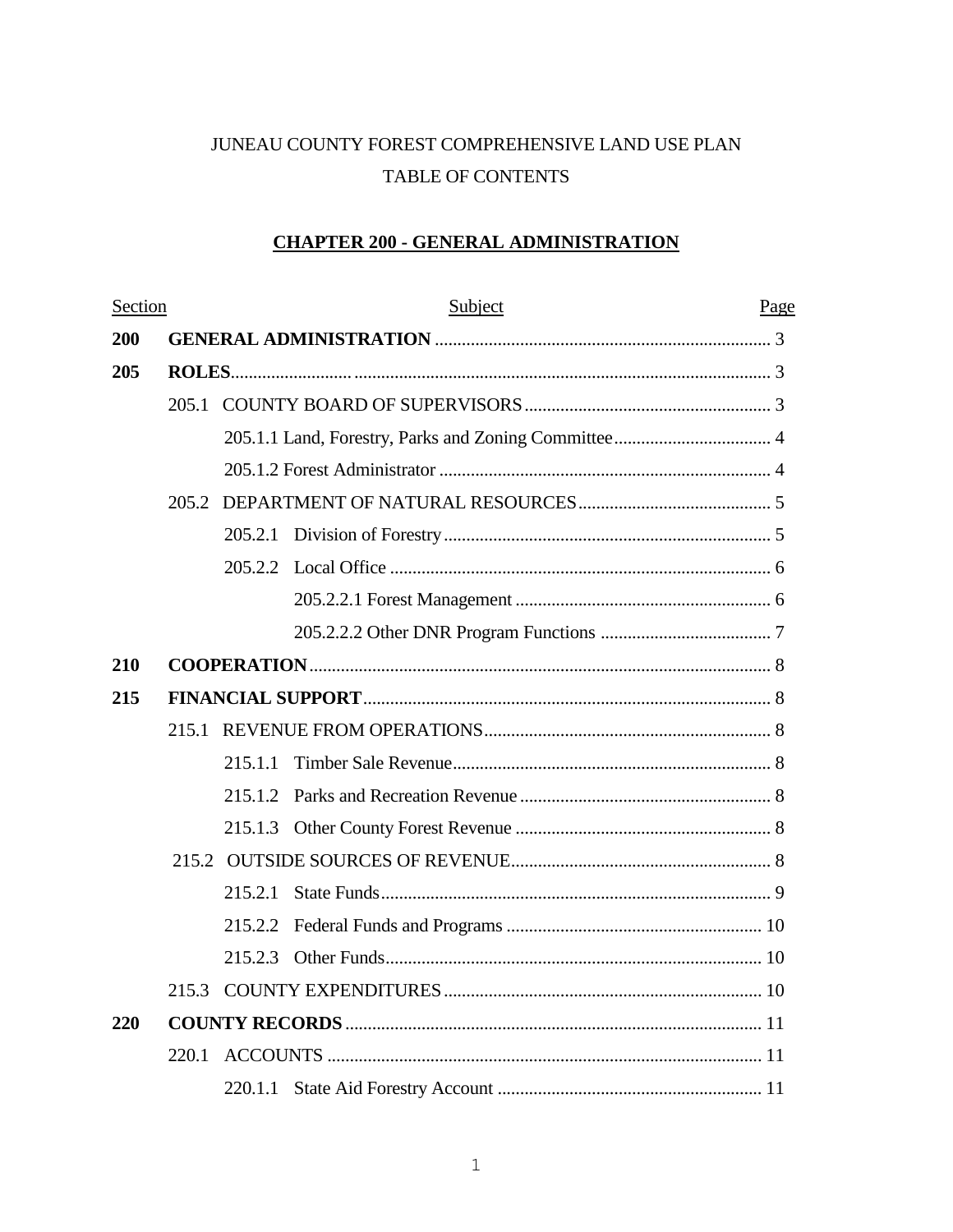| 225        |  |
|------------|--|
|            |  |
|            |  |
|            |  |
|            |  |
| <b>230</b> |  |
|            |  |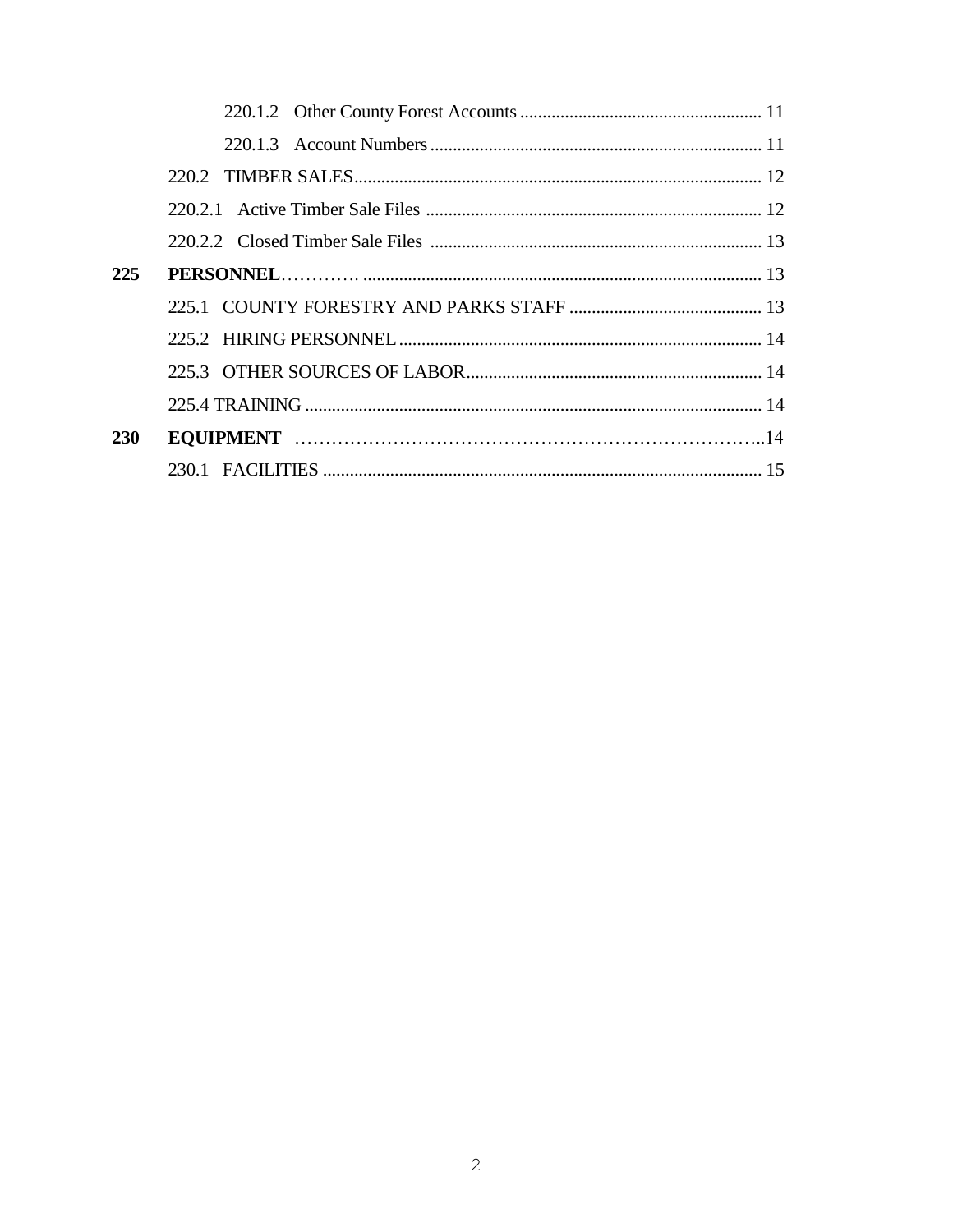## **200 GENERAL ADMINISTRATION**

#### Objectives of the Plan

- 1. To comply with and implement the provisions of the County Forest Ordinance.
- 2. To administer and manage the County Forest in accordance with s. 28.11, Wis. Stats.
- 3. To cooperate with the Department of Natural Resources and other agencies and organizations in the interest of furthering the optimum management of the forest on a sustainable basis.
- 4. To provide adequate financial support for the program by using county designated revenues and appropriations, along with funds available from federal and state sources.
- 5. To maintain an adequate system of accounts, records and reports for the orderly administration of the forest and evaluation of program needs and implementation.
- 6. To facilitate the administration of the forest by authorizing personnel, equipment and facilities necessary to assist the Committee and the administrator in carrying out their duties.

#### **205 ROLES**

Juneau County has an elected Board of Supervisors with 21 members. The 21 members elect a County Board Chairperson to serve as executive for the County. Five County Board Supervisors are assigned to serve on the Land, Forestry, Parks and Zoning Committee, which oversees the Forestry and Parks Department. The five-member Committee meets monthly with the Forest Administrator to oversee budgets, expenditures, policy decisions and resource planning. It shall be the policy of the County Board through the Land, Forestry, Parks and Zoning Committee to cooperate with County and DNR personnel in carrying out the program on the County Forest. Policies and action items requiring County Board resolution are first discussed and approved in Committee prior to advancing to County Board for passage. The County and Department roles are further defined in the Public Forest Lands Handbook, 2460.5.

#### 205.1 COUNTY BOARD OF SUPERVISORS

Powers of the Juneau County Board, relative to the management of County Forest lands are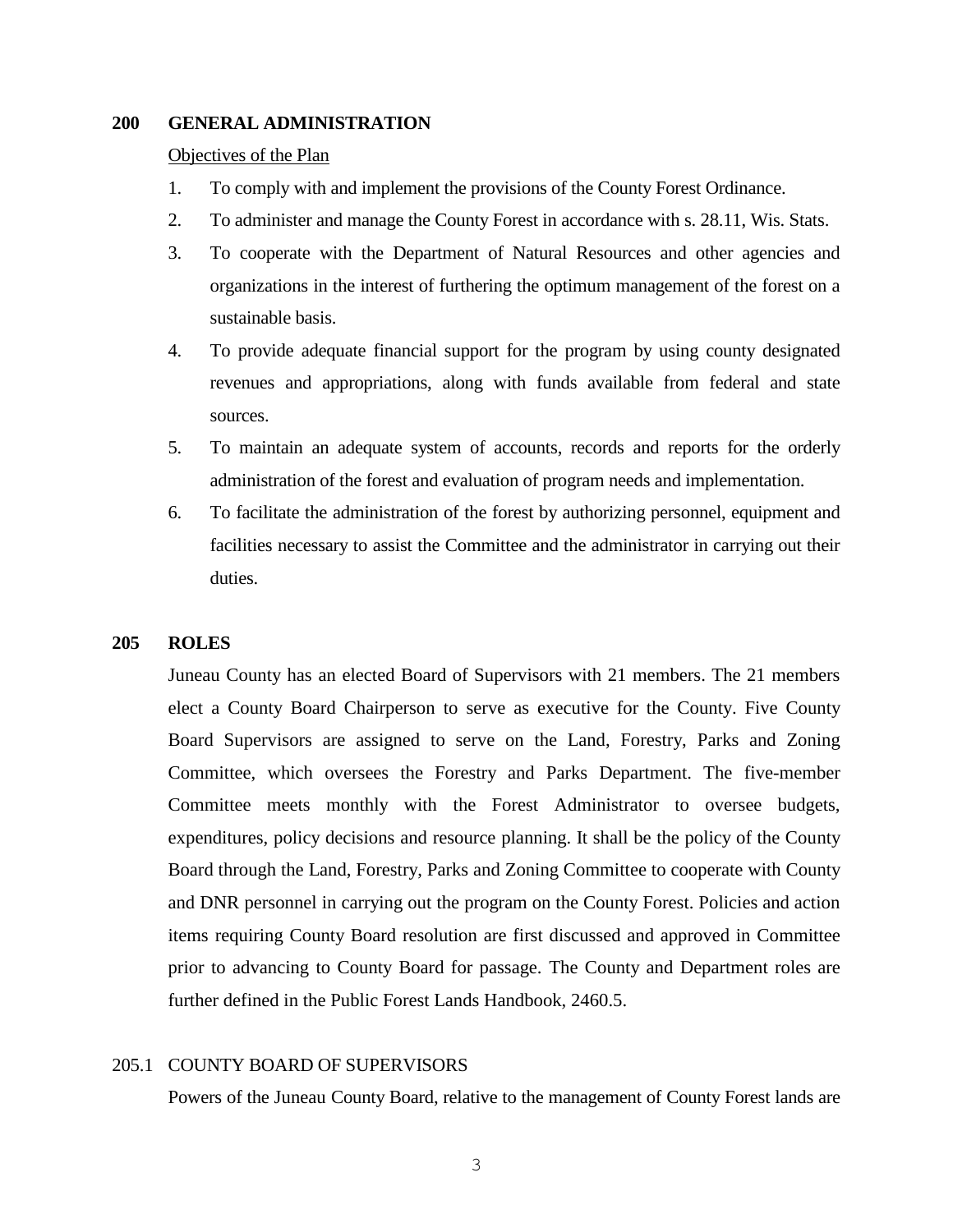defined in s. 28.11 (3) and additional authority may include:

- Adoption of Land, Forestry & Parks Budget
- Approval of Annual Forest Work Plan
- Approval of Grants/Loans
- Land acquisitions
- **Ordinances**

# 205.1.1 LAND, FORESTRY, PARKS AND ZONING COMMITTEE

The Board of Supervisors assigns the administration of the County Forest to the Land, Forestry, Parks and Zoning Committee as detailed below.

- 1. Preparation of an annual work plan and budget for the ensuing calendar year to be presented for the Board's approval.
- 2. Establishment and maintenance of the facilities necessary to conduct forest operations.
- 3. Negotiations for and acquisition of lands necessary to further the objectives of the county forest.
- 4. Review and approval of all proposed recreation projects on the county forest lands.
- 5. Cooperation with the Department of Natural Resources on all matters pertaining to natural resource management on the county forest.
- 6. Participation in all other activities involved in the execution and administration of forestry operations in the county forest program.
- 7. Employ personnel to administer and implement the county forest program.
- 8. Hold committee meetings as necessary to carry out the above duties.

# 205.1.2Forest Administrator

- 1. The Forest Administrator will act as the agent of the committee and will carry out its orders, as well as execute assignments outlined in the comprehensive plan, and an annual plan, all within the framework outlined in s. 28.11, Wis. Stats.
- 2. The Forest Administrator will prepare an agenda for and will be present at all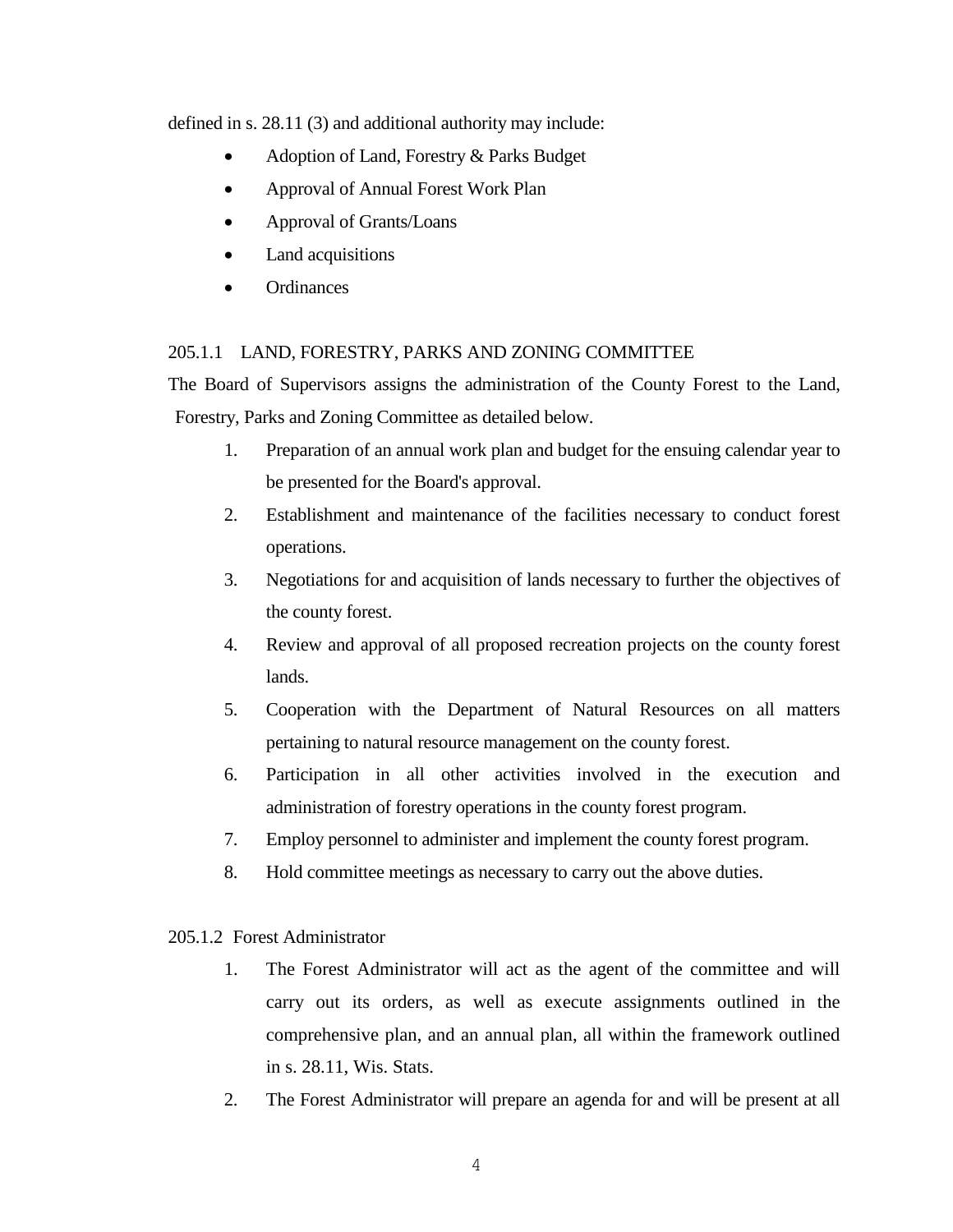Land, forestry, Parks & Zoning Committee meetings.

- 3. The Forest Administrator will record minutes of each meeting and distribute as appropriate, as well as maintain a permanent record of Committee minutes.
- 4. The Forest Administrator will serve as the Director of the Forestry Department in coordinating the programs of work of staff members and other matters as directed by the Committee.
- 5. The Forest Administrator will supervise the timber sale program, tree planting, site preparation, timber stand improvement, road and firebreak construction and maintenance, land acquisition, entry and withdrawal of county forest lands, trespass investigations, and long and short term planning, all within the restrictions of s. 28.11 Wis. Stats.

## 205.2 DEPARTMENT OF NATURAL RESOURCES

The role of the Department in the County Forest program is to:

- 1. Encourage technically sound management of the County Forest resources.
- 2. Protect the public rights, benefits and investments in County Forest lands.
- 3. Administer state compensation to the county for the public rights, benefits and privileges the county forest lands provide as required by s. 28.11 (8), Wis. Stats.
- 4. Provide County Forest assistance consistent with those identified per the [Public Forest Lands Handbook.](https://dnr.wi.gov/topic/ForestManagement/documents/24605.pdf)

## 205.2.1Division of Forestry

It is the function of this Division to:

- 1. Certify and make forest aid payments (variable acreage and project loans) to the county and audit county expenditures of the forestry fund account pursuant to s. 28.11 (8)(b), Wis. Stats.
- 2. Certify and make acreage payments to towns pursuant to s. 28.11 (8)(a), Wis. Stats.
- 3. Maintain and certify County Forest acreage by town, and audit distribution of severance share payments made annually by counties, pursuant to s. 28.11 (9),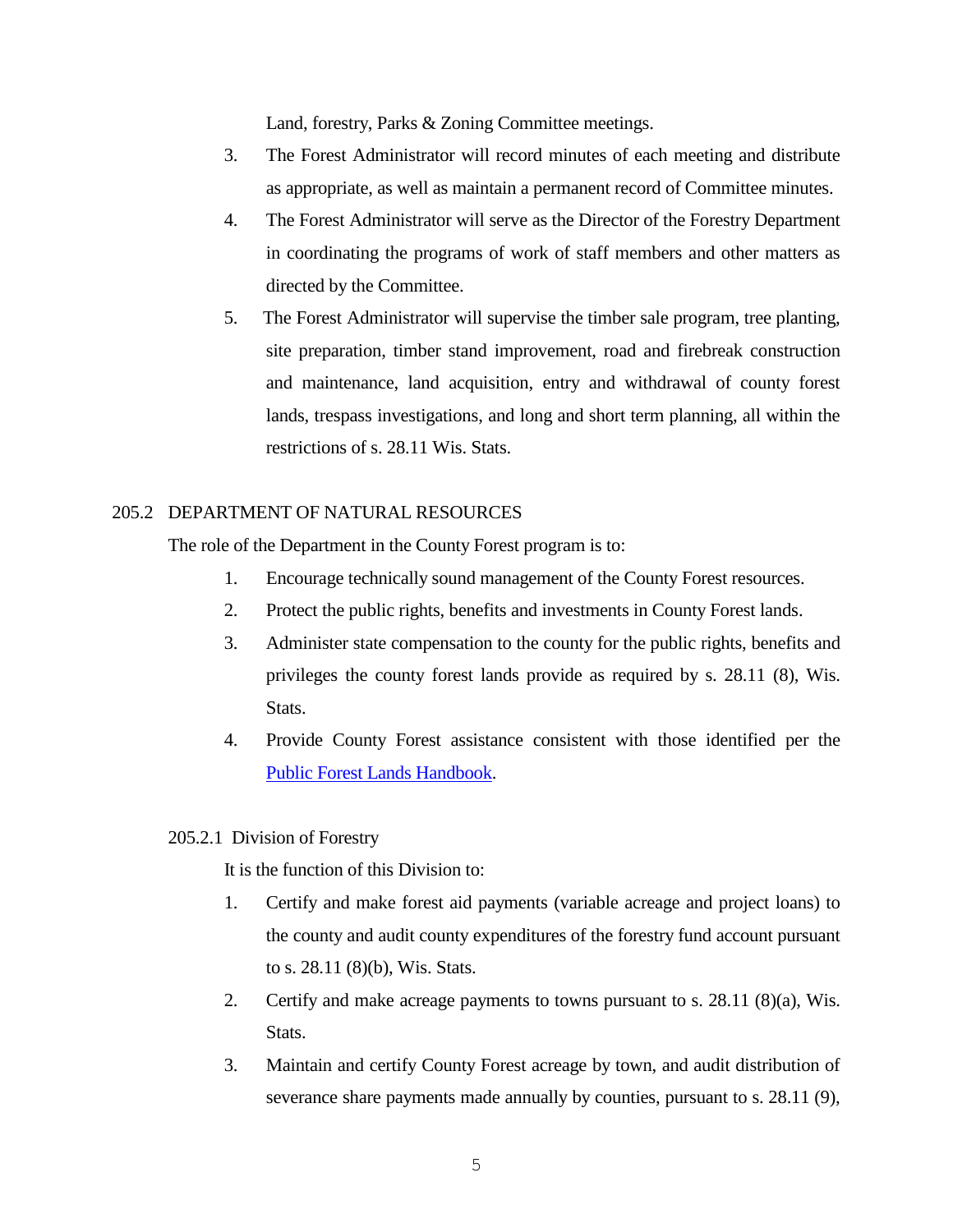Wis. Stats.

- 4. Collect severance share payments of not less than twenty percent of actual stumpage sales value on timber cut from the County Forest pursuant to s. 28.11 (9)(a), Wis. Stats.
- 5. Administer various aids and grants pertaining, but not limited to, the County Forest program.
- 6. Assist with development and implementation of the County Forest Comprehensive Land Use Plan.
- 7. Interpret and administer the laws and regulations set forth by the Legislature and the Natural Resources Board.
- 8. Review and approve or deny applications for withdrawal and entry of lands into the County Forest Law program.
- 9. Approve annual work plans
- 10. Conduct 5-year audit of programmatic and financial functions.

## 205.2.2 Local Office

Field representatives of the Department are available to provide technical advice and assistance to the county in natural resources management. This assistance includes, but is not limited to the following:

#### 205.2.2.1 Forest Management

The forester designated by the Department to serve as Liaison to the Committee will provide technical assistance in managing the resources of the county forest. The forester's duties include the following, but not limited to:

- 1. Attend all Committee meetings and any county board meetings as requested.
- 2. Assist in establishing, inspecting, and administering timber sales in cooperation with county forest personnel.
- 3. Process timber sale approvals, cutting notices and reports.
- 4. Maintain for the Department a record of forest management accomplishments, forms and maps.
- 5. Assist in preparation of projects, plans and estimates.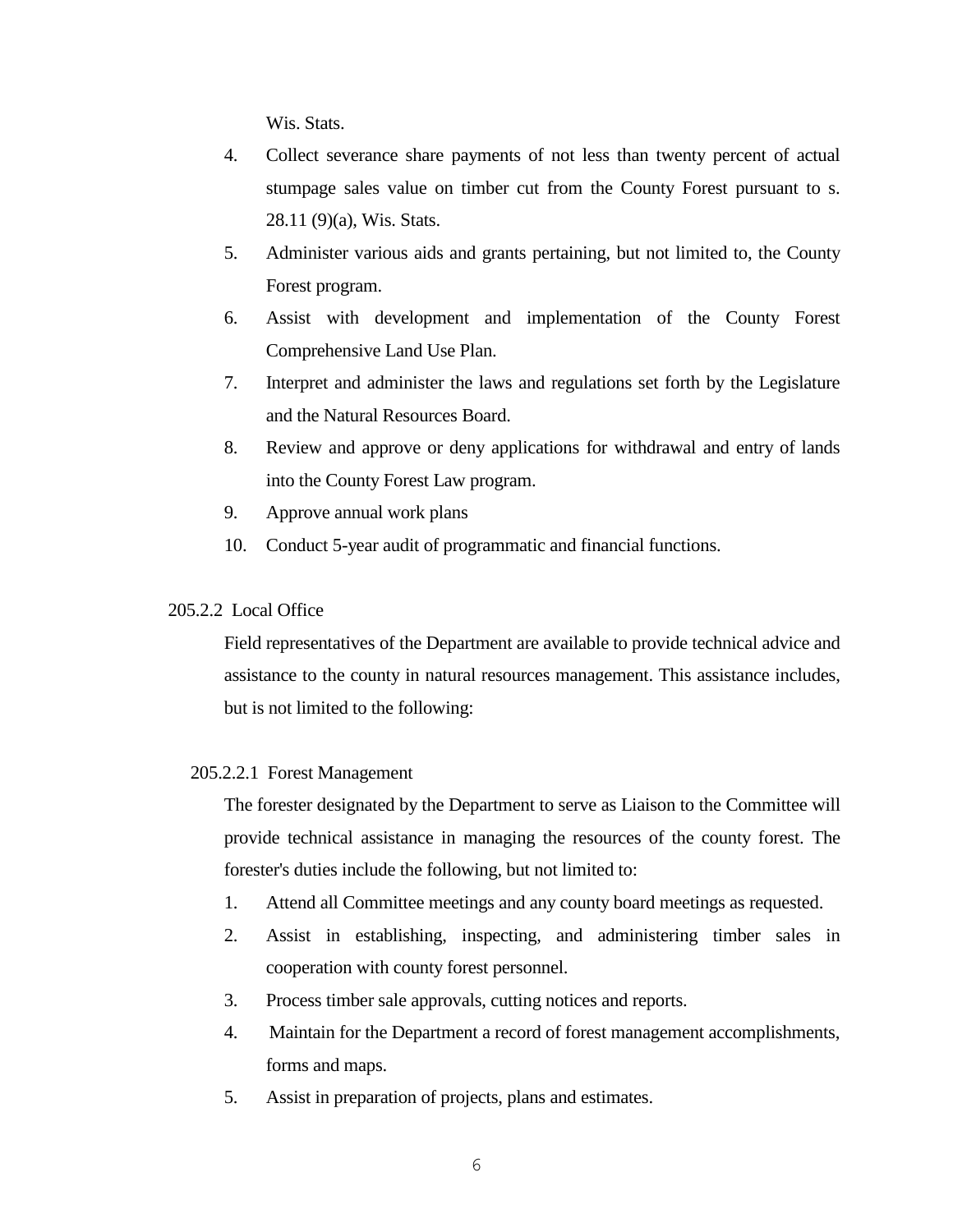- 6. Provide assistance to the Committee in the preparation of the annual work plan and the County Forest Comprehensive Land Use Plan.
- 7. Assist in County Forest timber theft and larceny investigations.
- 8. Organize and prepare minutes of annual partnership meeting as required in the [Public Forest Lands Handbook.](https://dnr.wi.gov/topic/ForestManagement/documents/24605.pdf)
- 205.2.2.2Other DNR Program Functions
	- 1. Fire Management Maintain a system of communications, equipment, and trained personnel to prevent and suppress forest fires, assist with prescribed burns: and enforce forest fire related laws.
	- 2. Forest Pest Control Provide technical services for prevention, detection and suppression of forest pests in the district.
	- 3. Wildlife Management Conduct surveys of wildlife populations, habitat, and public use. Wildlife personnel use this information when providing technical assistance on long term ecosystem planning as well as wildlife habitat management, habitat improvement and wildlife health. Attend committee meetings as requested.
	- 4. Fisheries Management Maintain the quality of the fishery resource in the waters of the Forest to produce a balanced return to the angler, consistent with sound management principles.
	- 5. Law Enforcement Enforce state natural resource laws and regulations and assist in the enforcement of county and federal natural resource laws and ordinances.
	- 6. Environmental Protection Enforce and provide technical assistance in matters related to water and shore land management, pollution detection and waste disposal.
	- 7. Endangered Resources Provide technical expertise on rare, threatened or endangered species and natural community surveys, identification and management. Assist other DNR functions and the county in identifying local and landscape level issues.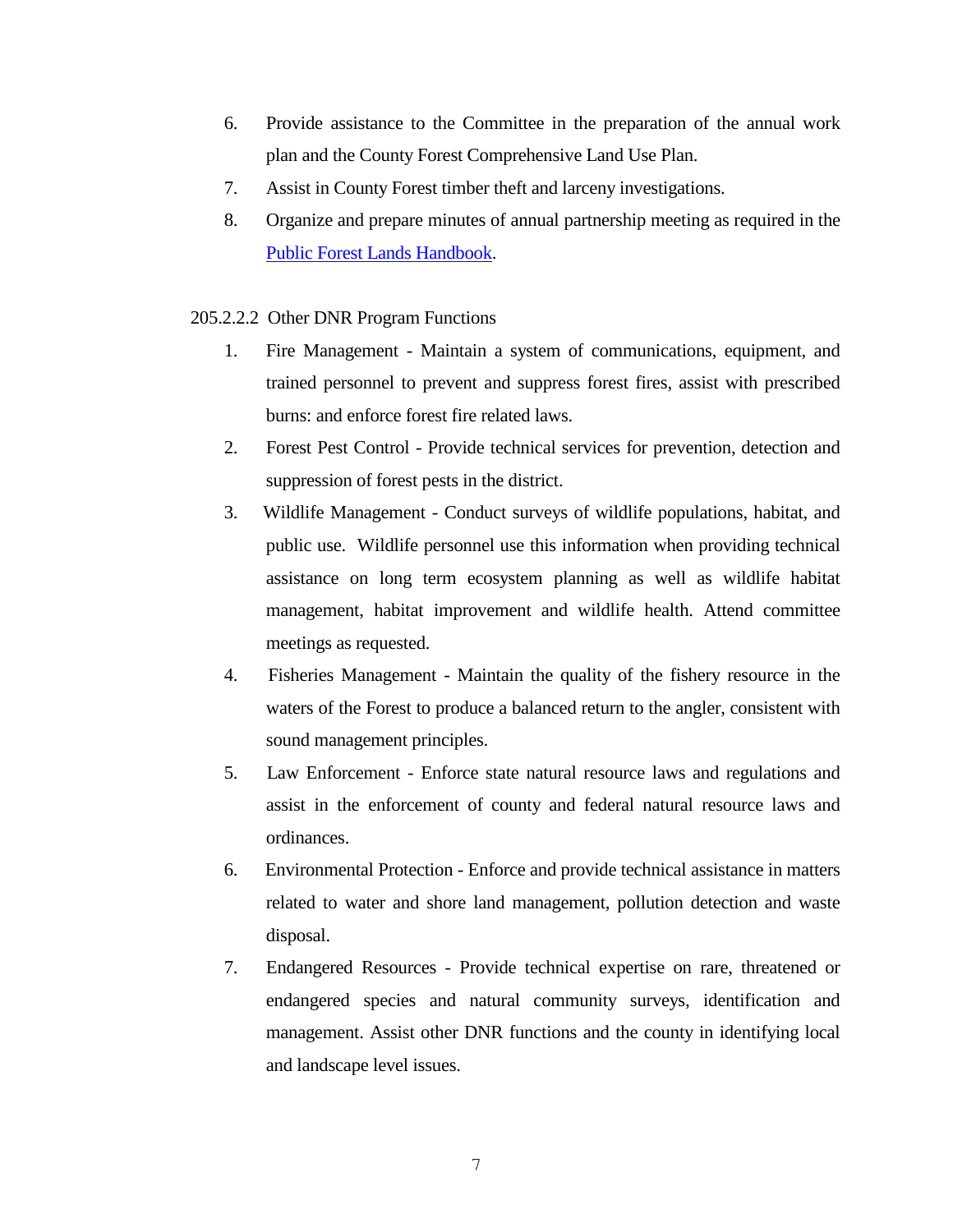## **210 COOPERATION**

To meet the obligation of the county to the public in accordance with s. 28.11, it is in the best interest of Juneau County to cooperate with public agencies, non-profit organizations, tribal nations, and others.

## **215 FINANCIAL SUPPORT**

An annual budget shall be prepared by the Committee. This budget shall contain county, state, private, non-profit and federal funds needed to carry out the forestry, park and recreation program on the forest.

#### 215.1 REVENUE FROM OPERATIONS

The following procedure will apply in crediting income from the forest:

## 215.1.1Timber Sale Revenue

All revenue received from the sale of timber stumpage or cut forest products shall be deposited in the Juneau County general fund. All severance taxes incurred as result of such sales are estimated based on timber sale revenue estimates and are budgeted for each fiscal year.

# 215.1.2 Parks and Recreation Revenue

All revenue including, but not limited to, camping fees, rental fees, day use and trail use fees shall be deposited in the general fund.

#### 215.1.3 Other County Forest Revenue

All revenue collected from fees and use permits, sale of building materials, sale of surplus materials and equipment, fire or other damage collections, or other revenue received by the Committee shall be deposited in the general fund.

#### 215.2 OUTSIDE SOURCES OF REVENUE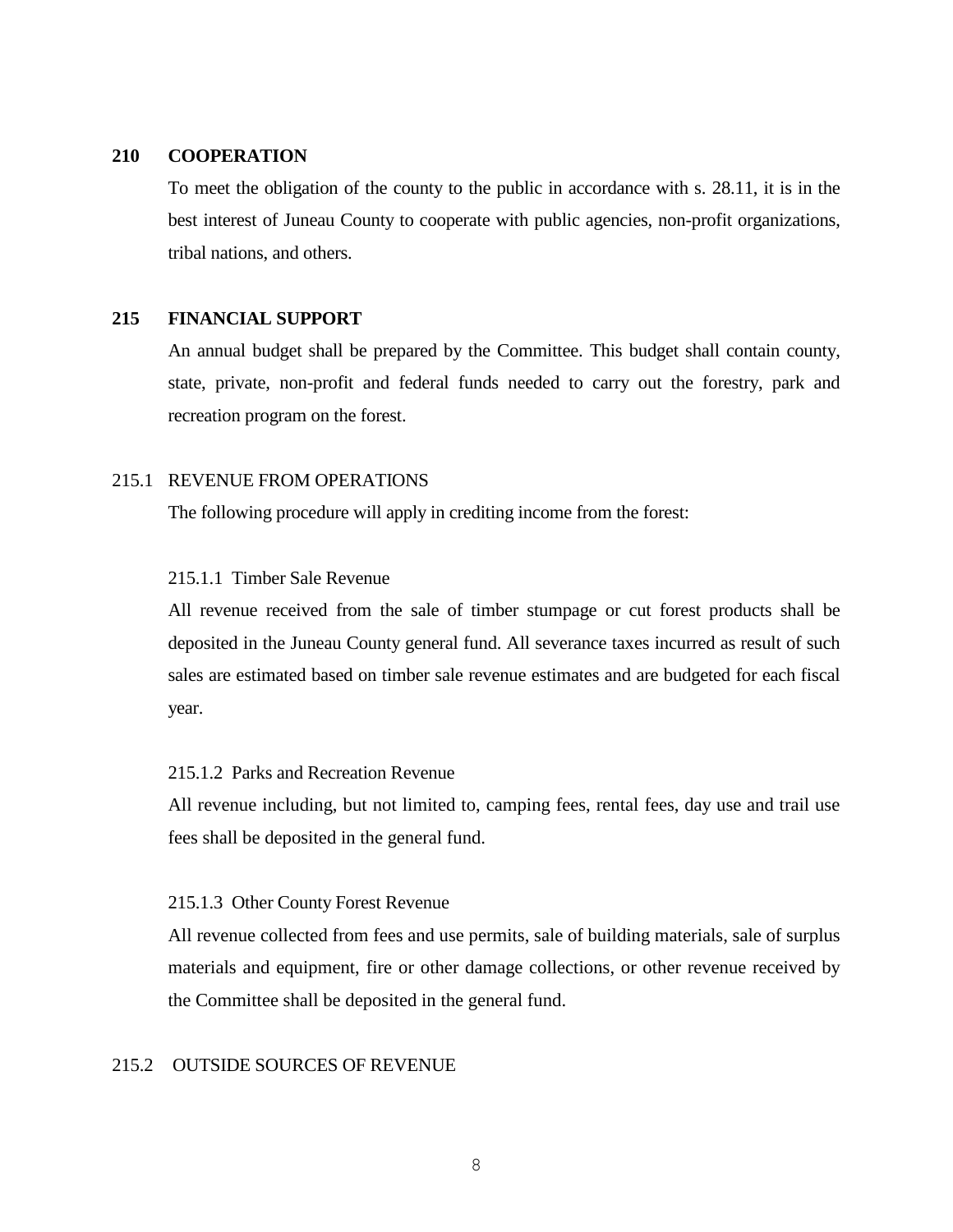## 215.2.1 State Funds

In addition to other state funds that may subsequently become available for county use, the following state funding sources will be used where appropriate in administration of the Forest:

- 1. Variable Acreage Share Loan (s. 28.11 (8)(b)(1), Wis. Stats.). The county may apply for variable acreage share loans in the amount of up to fifty cents per acre of regular entry County Forest land by December 31. Payment is made to the county on or before March 3lst of each year and deposited in the State Forest Aid fund. Application is made by County Board Resolution.
- 2. Project loans (s. 28.11 (8)(b)(2), Wis. Stats.) are available to undertake acquisition and development projects of an "economically productive nature". Fish and game projects or recreation projects do not qualify. Application is made by County Board Resolution.
- 3. County Forest Administration Grant Program (s. 28.11 (5m), Wis. Stats). Annual grants are available to fund up to 50% of the salary and fringe benefits of a professional forester in the position of county forest administrator or assistant county forest administration. Benefits may not exceed 40% of salary. Application along with an approved annual work plan by January  $31<sup>st</sup>$ , with payment by April  $15<sup>th</sup>$  of each year.
- 4. Sustainable County Forest Grants. Annual grants made for short-term unanticipated projects that promote sustainable forestry. Details are contained in s. NR 47.75, Wisconsin Administrative Code.
- 5. County Fish and Game Projects s. 23.09 (12), Wis. Stats.).
- 6. Wildlife Habitat Development Grant s. 23.09 (17m), Wis. Stats).
- 7. County Forest Road Aids funds are available for each designated mile of County Forest road. The certification is done on a biannual basis.
- 8. Knowles-Nelson Stewardship Program: (s. 23.0953, Wis. Stats) There are currently funds available to County Forests through State fiscal year 2023- 2026. This program provides funds to cost share County Forest land acquisitions.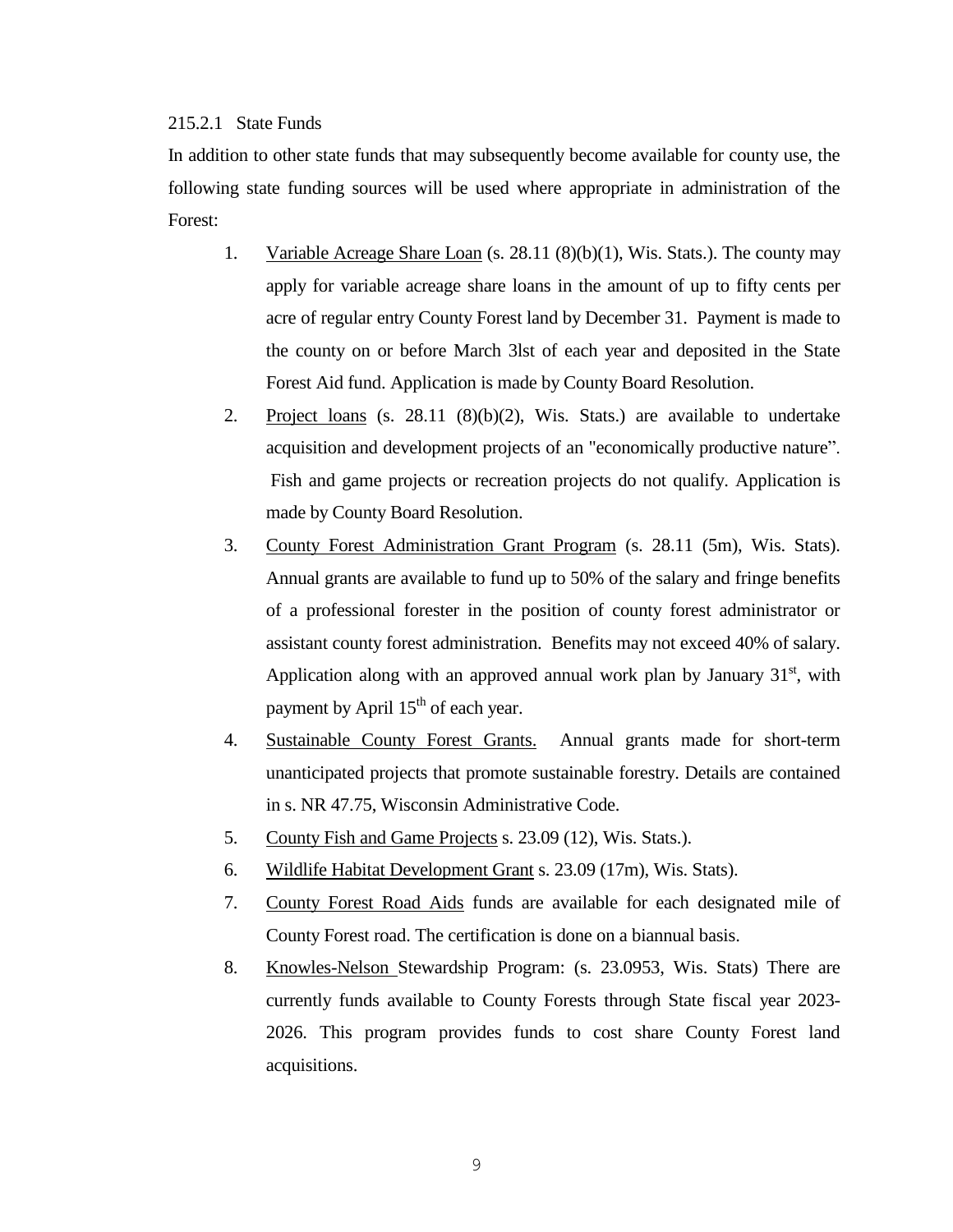## 215.2.2 Federal Funds and Programs

In addition to others that may be available, the following funds and programs will be used where practical:

- 1. Land and Water Conservation Fund Act (LAWCON). This fund provides up to 50% matching grants for the acquisition, development and renovation of local parks.
- 2. Resource Conservation and Development (Technical Services).
- 3. Pittman-Robertson fund. This fund provides for wildlife management and habitat improvement.
- 4. Sport Fish Restoration (Dingell-Johnson) fund. This fund provides financing for fish management projects administered by DNR.
- 5. Federal Endangered Species fund. This fund provides cost sharing and grants for surveys, monitoring and management programs that conserve a threatened or endangered species. Contact the DNR Natural Heritage Conservation for information.

## 215.2.3 Other Funds

Other potential funding sources are groups such as Ducks Unlimited, Ruffed Grouse Society, Trout Unlimited, Whitetails Unlimited, National Wild Turkey Federation, local sportsman's clubs, service organizations, etc.

The Committee will consider donations, endowments, and other gifts, whether real estate, equipment or cash. The county corporation counsel may be consulted to ascertain whether such gifts benefit the county.

# 215.3 COUNTY EXPENDITURES

All purchases and expenditures shall comply with County purchasing policy, and state statutes.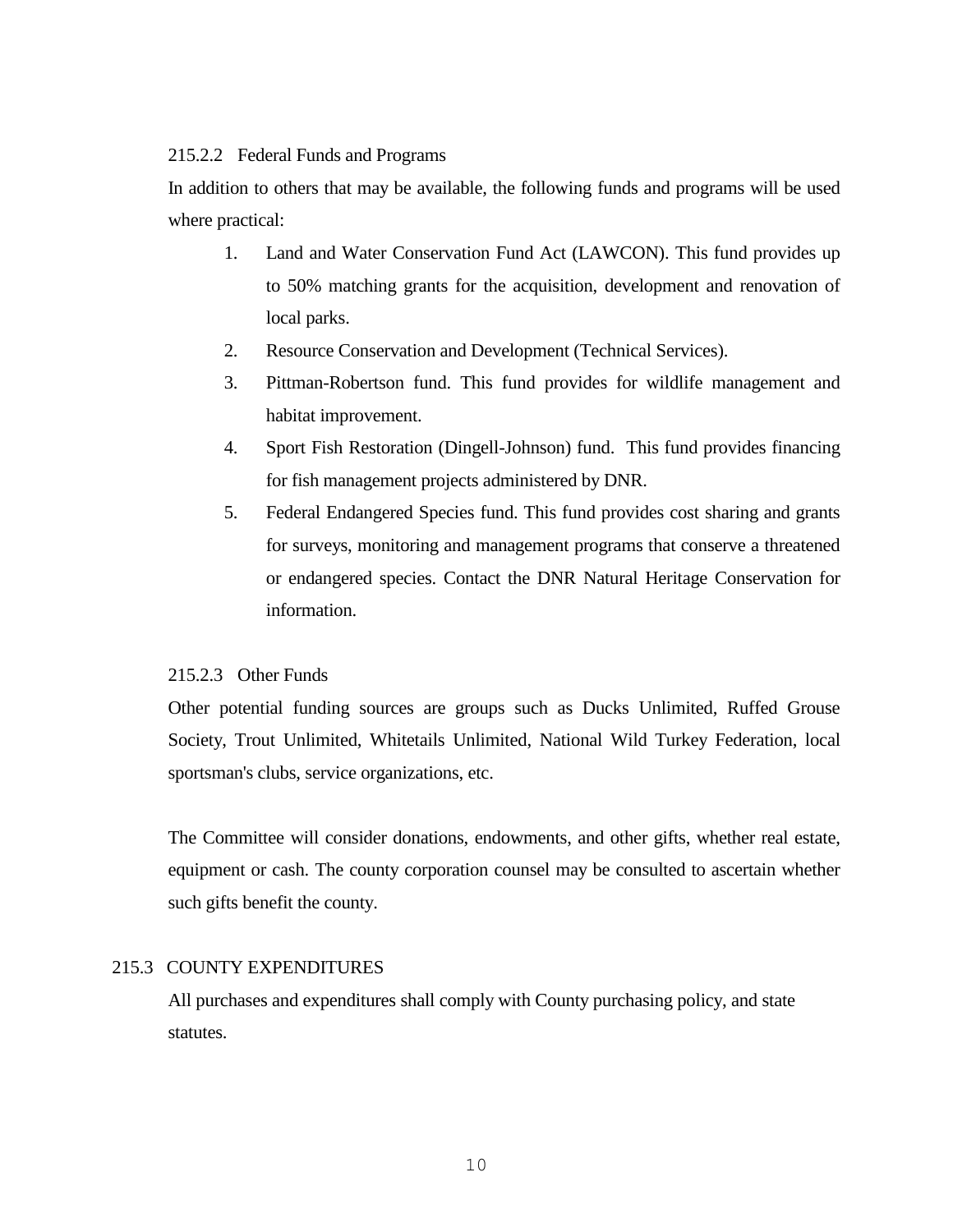## **220 COUNTY RECORDS**

The County Forest administrator will keep concise and orderly records and accounts of all revenue received, expenditures incurred and accomplishments resulting from the operations of the forestry department. A job description, time and expense report, and training record will be kept on each employee.

## 220.1 ACCOUNTS

#### 220.1.1 State Aid Forestry Account

Variable acreage share loans (s. 28.11 (8)(b)(1), Wis. Stats.), project loan funds (s. 28.11 (8)(b)(2.), Wis. Stats.), and sustainable forestry grants (s. 28.11 (5r), Wis. Stats., and s. NR 47.75, Wis. Adm. Code) that are distributed by the DNR are deposited in this account. Expenditures of variable acreage share funds from this account are restricted to the purchase, development, preservation and maintenance of the county forest. Expenditure of project loan funds are governed by the conditions of project approval. Sustainable Forestry grants from this account must be spent specific to the approved project. Revenue received from the sale of equipment purchased with State Aid Account money must be redeposited in the State Aid Account.

#### 220.1.2 Other County Forest Accounts

See listing below

#### 220.1.3 Account Numbers

| <b>County Parks and Recreation</b> |              |         |
|------------------------------------|--------------|---------|
| Name of Account                    | Expenditures | Revenue |
|                                    |              |         |
| County Parks – Castle Rock Park    | #56510       |         |
| <b>Camping Fees</b>                |              | 46720   |
| <b>Storage Fees</b>                |              | 46721   |
| Electric                           |              | 46722   |
| Shower                             |              | 46723   |
| Merchandise                        |              | 46724   |
| Reservations                       |              | 46725   |
| Day Use Fees                       |              | 46726   |
| Miscellaneous                      |              | 46727   |
| <b>Shelter Reservation</b>         |              | 46728   |
|                                    |              |         |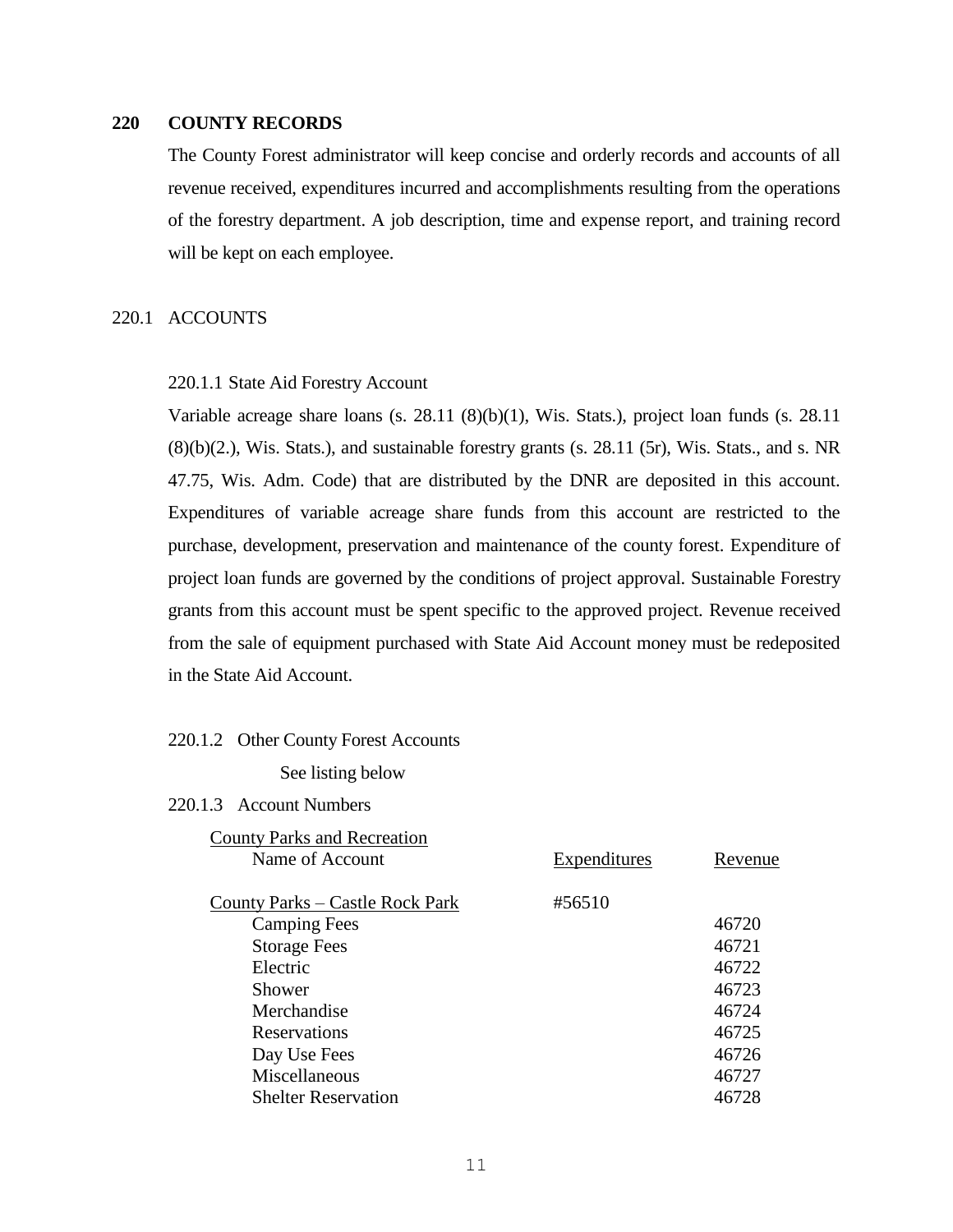| <b>County Parks – Wilderness Park</b> | #56511              |         |
|---------------------------------------|---------------------|---------|
| <b>Camping Fees</b>                   |                     | 46730   |
| <b>Storage Fees</b>                   |                     | 46731   |
| Electric                              |                     | 46732   |
| Shower                                |                     | 46733   |
| Merchandise                           |                     | 46734   |
| <b>Reservations</b>                   |                     | 46735   |
| Day Use Fees                          |                     | 46736   |
| Miscellaneous                         |                     | 46737   |
| <b>Shelter Reservation</b>            |                     | 46738   |
| <b>County and Community Forest</b>    | <b>Expenditures</b> | Revenue |
| Snowmobile Trail Aids (Jan-Jun)       | 57141               | 42463   |
| Snowmobile Trail Aids (Jul-Dec)       | 57141               | 42464   |
| ATV Trail Aids (Jan-Jun)              | 57143               | 42485   |
| ATV Trail Aids (Jul-Dec)              | 57143               | 42486   |
| <b>County Forest-Timber Sales</b>     | 57110               | 46810   |
| <b>Fuel Wood Permits</b>              | 57110               | 46811   |
| Miscellaneous, County                 | 57110               | 48930   |
| <b>Community Forest</b>               | 57120               | 46820   |
| Fuel Wood Permits, Community          | 57120               | 46821   |
| Miscellaneous, Community              | 57120               | 48820   |
| <b>Forestry Grants</b>                |                     |         |
| <b>County Forest Admin Grant</b>      | 57112               | 42580   |
| <b>County Conservation Aids</b>       | 57112               | 42465   |
| Wildlife Habitat Management           | 57112               | 42475   |
| <b>Forest Road Fund</b>               | 57130               | 42472   |

# 220.2 TIMBER SALES

## 220.2.1 Active Timber Sale Files

Active timber sale files (hardcopy or e-copy), at a minimum, should contain or reference the following items:

- 1. Timber sale cutting notice and report (Form 2460-1)
- 2. Timber sale narrative (Form 2460-1A)
- 3. Contract and all addendums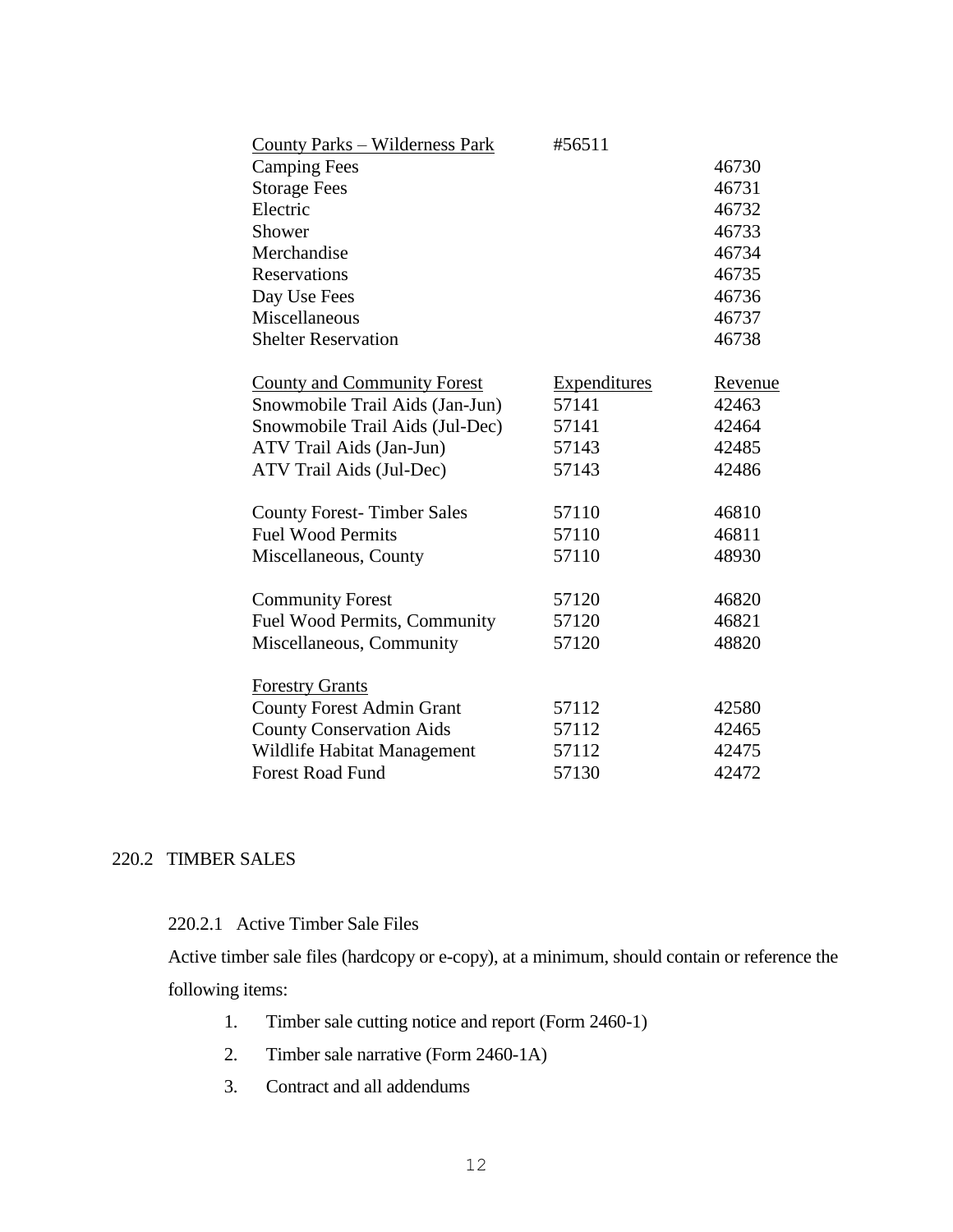- 4. Timber sale map
- 5. Ledger account of scale
- 6. Timber sale inspection journal / notes
- 7. Pertinent correspondence
- 8. Liability insurance
- 9. FISTA training
- 10. Financial assurance (performance bonds, ILC, etc.)
- 11. Field scale sheets
- 12. Lock box tickets (if applicable)

## 220.2.2 Closed Timber Sale Files

Once sales have been completed and audited by DNR only the following items need to be maintained in the file as a permanent record:

- 1. Timber sale notice and cutting report
- 2. Contract and addendums
- 3. Timber sale map
- 4. Pertinent correspondence
- 5. Financial ledger/summary

#### **225 PERSONNEL**

The Forest Administrator shall have authorization to organize the workload of the forestry department employees and contractors. Personnel of the forestry department will be governed by the work policies as set forth by the county, and their respective work policies.

# 225.1 COUNTY FOREST AND PARKS STAFF

The Juneau County Land, Forestry and Parks Department consists of the following positions, which are considered essential for the basic operation of the Department:

- Forest and Parks Administrator
- Forest and Parks Assistant Administrator
- Forest and Parks Technician II
- Forest and Parks Administrative Assistant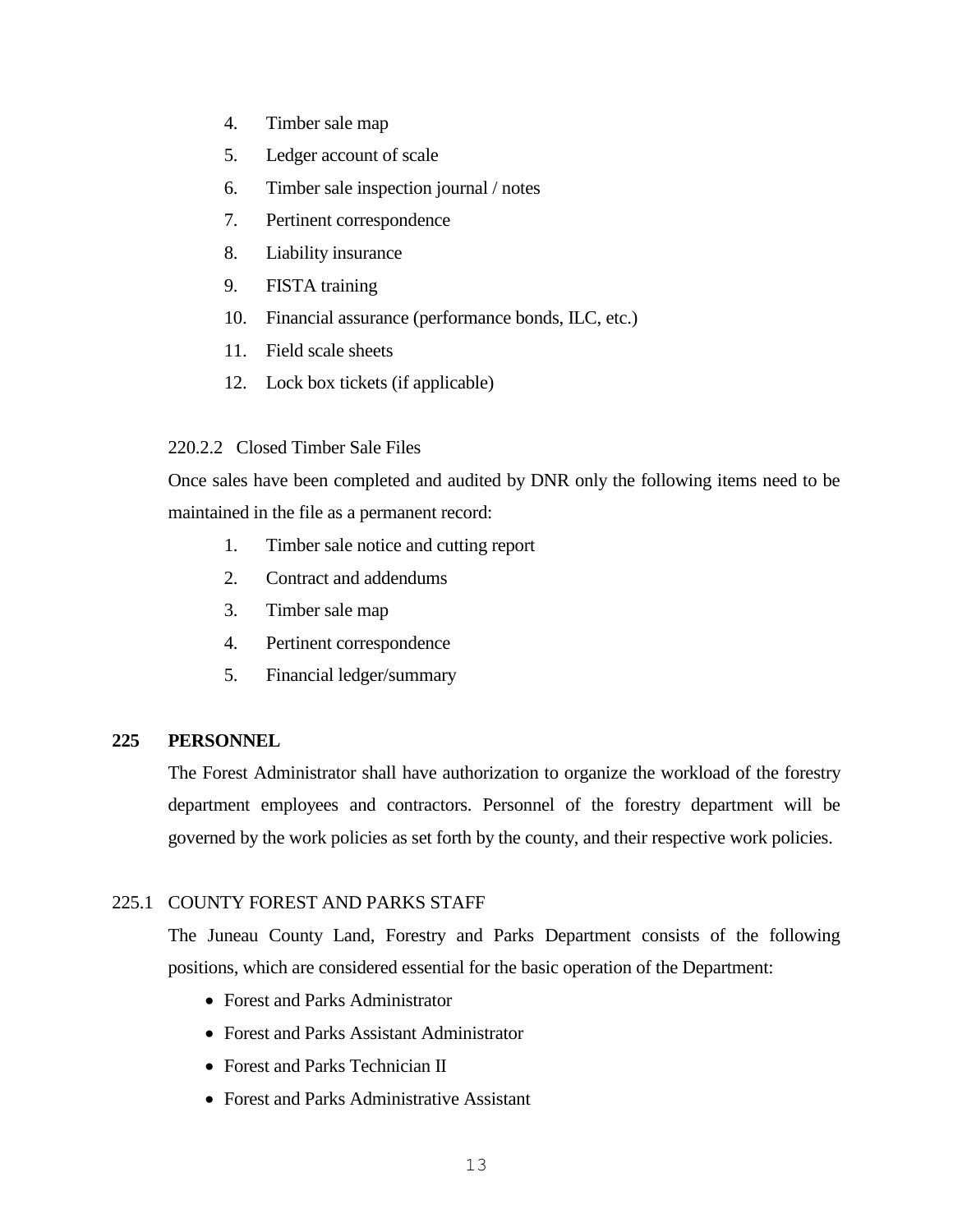- Forest and Parks Clerk
- Other seasonal positions as needed to maintain parks and campgrounds.

#### 225.2 HIRING PERSONNEL

All hiring will be done in accordance with the Juneau County Personnel Policy on Recruitment and Hiring (Chapter 3). All vacancies in regular positions shall be advertised in a County newspaper if necessary, after internal applicants have been considered to assure that the general public is aware of the opportunity for the employment. The Personnel Office will assist in coordinating the process for the hiring of all full-time employees. The Land, Forestry and Parks Department staff will handle the hiring of staff to fill seasonal positions as budgeted and needed to maintain the parks and campgrounds.

#### 225.3 OTHER SOURCES OF LABOR

The Forest Administrator will consider supplemental resources that can be utilized on the forest, following county procurement policy.

## 225.4 TRAINING

The Forest Administrator will be responsible for scheduling and providing appropriate training to keep staff current with safety requirements, BMP's, silviculture, pesticides, new technologies, and other training appropriate to manage the Juneau County Forest. A training record will be retained for each employee identifying the course name, content and date of attendance.

#### **230 EQUIPMENT**

All equipment and supplies will be coordinated by the Forest Administrator and the Land, Forestry, Parks and Zoning Committee. The Forest Administrator will be responsible for locating equipment, considering the most economical alternatives of buying, borrowing, renting or constructing. The Forest Administrator, or appointed designee, will also be responsible for maintaining an inventory, to be updated annually, of equipment under his/her jurisdiction. Any forestry department employee may purchase equipment and supplies when he / she has prior approval from the Forest Administrator or the department